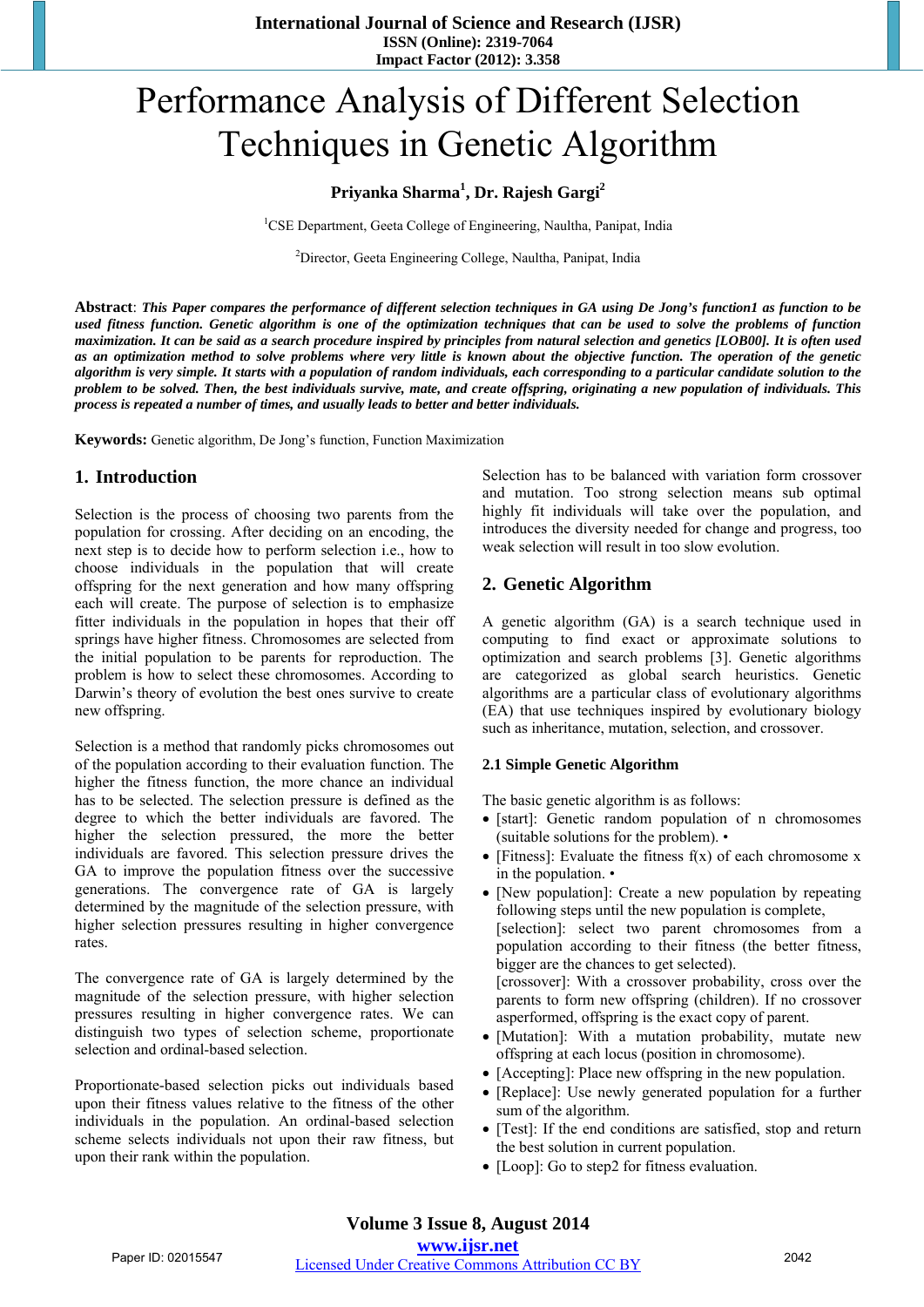#### **International Journal of Science and Research (IJSR) ISSN (Online): 2319-7064 Impact Factor (2012): 3.358**



**Basic Cycle of Genetic Algorithm** 



### **3. Problem Statement**

Here the problem is comparing the performance of different selection techniques in GA using De Jong's function1 as function to be used fitness function.

- 1.It starts with a population of random individuals, each corresponding to a particular candidate solution to the problem to be solved.
- 2.Then, the best individuals survive, mate, and create offspring, originating a new population of individuals.
- 3.This process is repeated a number of times, and usually leads to better and better individuals.

#### **3.1 Genetic Operation**

The operation starts with a population of random individuals, each corresponding to a particular candidate solution to the problem to be solved. Then, the best individuals survive, mate, and create offspring, originating a new population of individuals. This process is repeated a number of times, and usually leads to better and better individuals.

The steps of applying GA relating our problem at hand are:

- 1. Choosing an Encoding scheme.
- 2. Choosing Fitness function.
- 3. Choosing Operators.
- 4. Choosing Parameters.
- 5. Choosing an Initialization method and Stopping criteria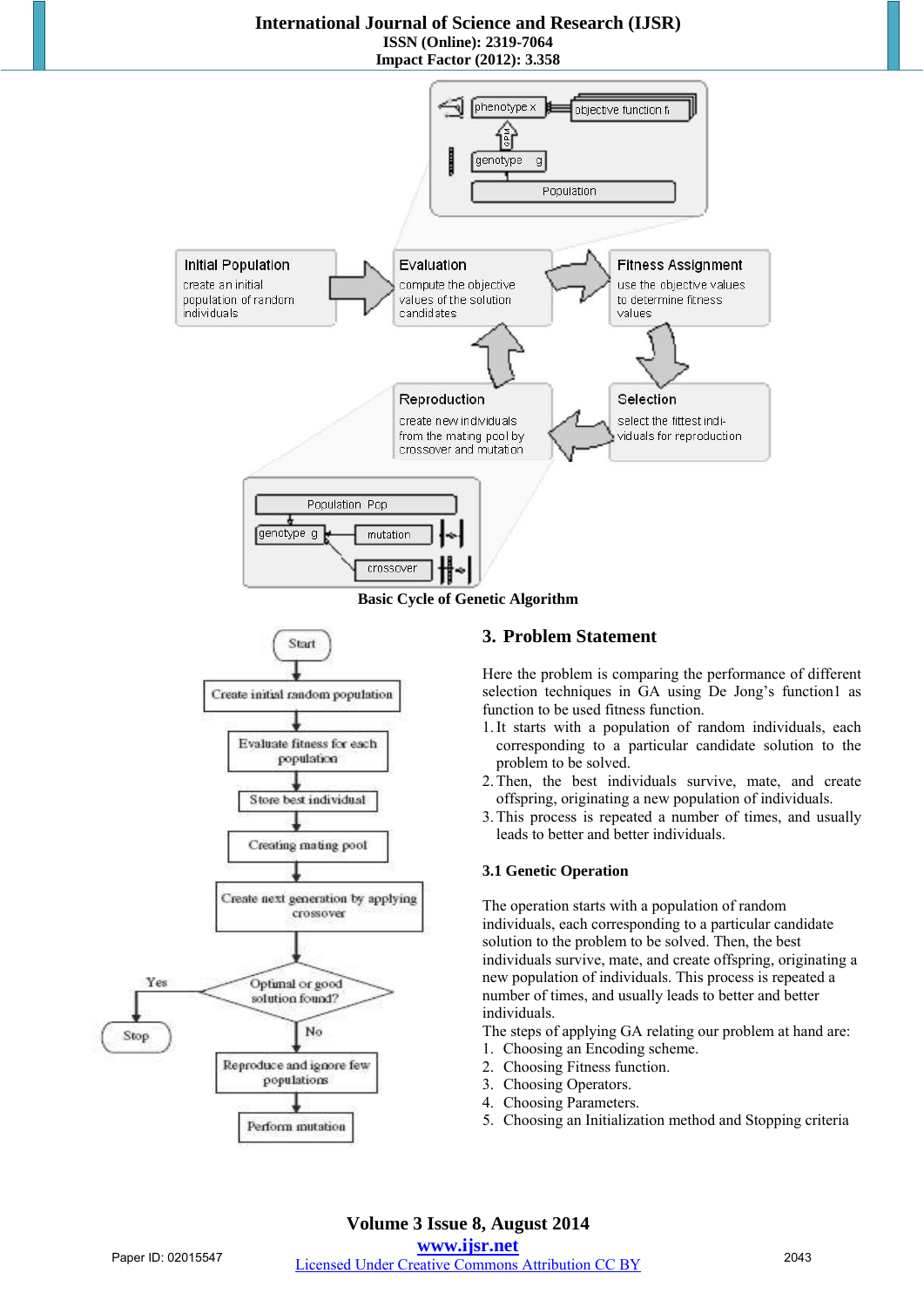#### **3.2 Encoding scheme**

The application of a genetic algorithm to a problem starts with the encoding. The basis of genetics in nature is a chromosome. A particular solution to the problem can then be represented by a specific assignment of values to the decision variables. The set of all possible solutions is called the search space and a particular solution represent a point in that search space. Various types of encoding schemes are:

- 1. Binary encoding
- 2. Permutation encoding
- 3. Value/Real encoding
- 4. Tree encoding
- 5. Octal encoding &
- 6. Hexadecimal encoding.

#### **3.3 Real/Value encoding**

Direct value encoding can be used in problems where some complicated value such as real numbers are used. Use of binary encoding for this type of problems would be very difficult. In value encoding, every chromosome is a string of some values. Values can be anything connected to problem, form numbers, real numbers or chars to some complicated objects

Chromosome A 1 5 3 2 6 4 7 9 8 Chromosome B 8 5 6 7 2 3 1 4 9

The next step after encoding is to select the fitness function.

*a)Fitness function a function that can assign a score to any possible solution. The score is a numerical value that indicates how well a particular solution solves the problem. The score is the fitness of the individual solution. It represents how well the individual suits to the environment. In this case, the environment is the search space. The task of the GA is to discover solutions that have higher fitness values among the set of all possible solutions.* 

For our problem the fitness function chosen is from literature of benchmark functions commonly used in order to test optimization procedures dedicated for multidimensional, continuous optimization task. The quality of optimization procedures are frequently evaluated by using common standard literature benchmarks.

There are several classes of such test functions, all of them are continuous:

(a) Unimodal, convex, multidimensional,

(b) Multimodal, two-dimensional with a small number of local extremes,

(c) Multimodal, two-dimensional with huge number of local extremes

(d) Multimodal, multidimensional, with huge number of local extremes.

The one which is used in this work is De Jong's function 1, also called as sphere model. The simplest test function is De Jong's function 1. It is also known as sphere model. It is continuous, convex and unimodal. It has the following general definition:









Visualization of De Jong's function 1 using different domains of the variables, however, both graphics look similar, just the scaling changed.(a) Surface plot of the function in a very large area from -500 to 500 for each of the variables, (b) The function at a smaller area from -10 to 10.

#### **b)Operators**

Once the encoding and the fitness function are specified, the implementer has to choose selection and genetic operators to evolve new solutions to the problem being solved. The selection operator simulates the "survival-of-the-fittest". There are various mechanisms to implement this operator, and the idea is to give preference to better individuals. Selection replicates individuals with high fitness values and removes individuals with low fitness values*.* 

#### **c)Selection**

Selection is the process of choosing two parents from the population for crossing. After deciding on an encoding, the

**Volume 3 Issue 8, August 2014**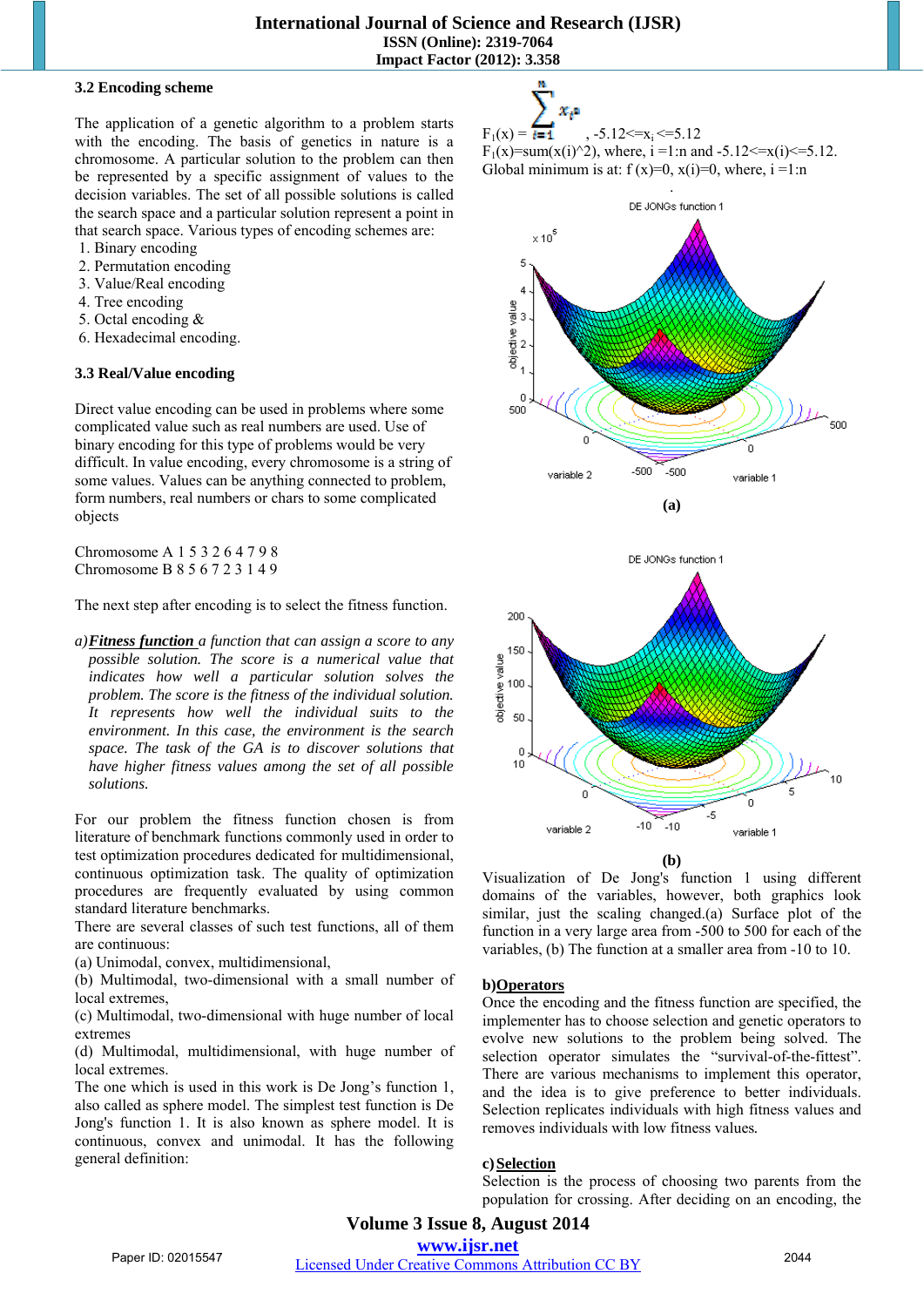next step is to decide how to perform selection i.e., how to choose individuals in the population that will create offspring for the next The higher the fitness function, the more chance an individual has to be selected. The selection pressure is defined as the degree to which the better individuals are favored. Selection has to be balanced with variation form crossover and mutation. Too strong selection means sub optimal highly fit individuals will take over the population, and it reduces the diversity needed for change and progress, too weak selection will result in too slow evolution.



#### *Selection Processes*

**Roulette wheel selection--** We use Roulette selection which is one of the traditional GA selection techniques.. The principle of roulette wheel selection is a linear search through a roulette wheel with the slots in the wheel weighted in proportion to the individual's fitness values [2][4]. A target value is set, which is a random proportion of the sum of the finesses in the population. The population is stepped through until the target value is reached. The expected value of an individual is that fitness divided by the actual fitness of the population. A slice of the roulette wheel is assigned to each individual, the size of the slice being proportional to the individual's fitness. Here N is the number of individuals in the population so the wheel is spun N times. On each spin, the individual under the wheel's marker is selected to be parents for the next generation.

This method is implemented as follows:

- 1. Total expected value of the individuals in the population
- is summed. Let it be T.
- 2. Repeat N times:
- A random integer  $\pi$ " between o and T is Chosen.
- Loop through the individuals in the population, summing the expected values, until the sum is greater than or equal to "r". The individual whose expected value puts the sum over this limit is the one selected.

Roulette wheel selection is easier to implement but is noisy. The rate of evolution depends on the variance of fitness's in the population.

#### **Crossover**

Crossover is the process of taking two parent chromosomes and producing from them a number of offspring's. After the selection (reproduction) process, the population is filled with better individuals. Reproduction makes exact copies of good strings but does not create new ones. Crossover operator is applied to the mating pool with the hope that it creates a better offspring [7].

Crossover is a recombination operator that works in three steps:

i. The reproduction operator selects at random a pair of two individual strings for the mating/crossover.

ii. A cross site or cross point is selected at random along the string length.

- $\blacksquare$  iii. Finally, the position values are swapped between the two strings following the cross site.
- **Simple Arithmetic crossover**
- Let the two Parents be:  $\langle x_1,...,x_n \rangle$  and  $\langle y_1,...,y_n \rangle$
- Pick random gene *(k)* after this point mix the values.
- Child 1 is:

$$
\langle x_1,...,x_k,\alpha \cdot y_{k+1}+(1-\alpha)\cdot x_{k+1},..., \alpha \cdot y_n+(1-\alpha)\cdot x_n \rangle
$$

Reverse for other child. e.g. with  $\alpha = 0.5$ 



**Simple Arithmetic Crossover** 

#### **Mutation**

After crossover, the strings are subjected to mutation. Mutation prevents the algorithm to be trapped in a local minimum. Mutation plays the role of recovering the lost genetic materials as well as for randomly distributing genetic information.